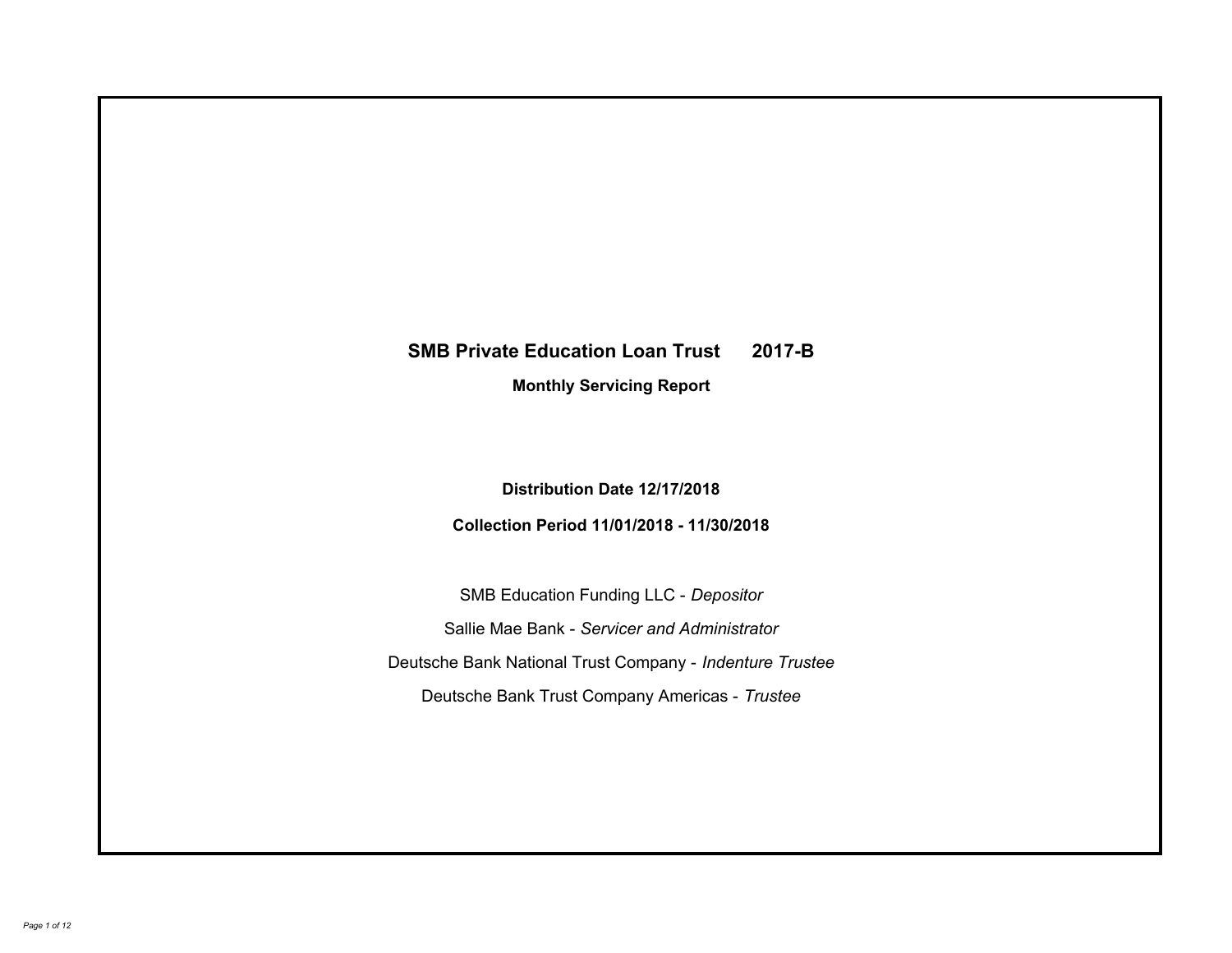| Α           | <b>Student Loan Portfolio Characteristics</b>   |                   | Settlement Date<br>11/08/2017 | 10/31/2018            | 11/30/2018            |
|-------------|-------------------------------------------------|-------------------|-------------------------------|-----------------------|-----------------------|
|             | <b>Principal Balance</b>                        |                   | \$701,477,893.40              | \$625,092,883.15      | \$623,464,190.96      |
|             | Interest to be Capitalized Balance              |                   | 46,726,543.99                 | 46,768,244.16         | 40,833,939.22         |
|             | Pool Balance                                    |                   | \$748,204,437.39              | \$671,861,127.31      | \$664,298,130.18      |
|             | Weighted Average Coupon (WAC)                   |                   |                               |                       |                       |
|             | WAC1 (Contractual Interest Rate on the Loan)    |                   | 8.97%                         | 9.78%                 | 9.77%                 |
|             | WAC2 (Average of Applicable Interest Rate)      |                   | 8.94%                         | 9.72%                 | 9.72%                 |
|             | WAC3 (Average of Actual Interest Rate)          |                   | 8.86%                         | 9.64%                 | 9.63%                 |
|             | Weighted Average Remaining Term                 |                   | 135.09                        | 131.07                | 130.70                |
|             | Number of Loans                                 |                   | 66,252                        | 59,559                | 58,991                |
|             | Number of Borrowers<br>Pool Factor              |                   | 63,554                        | 57,194<br>0.897964639 | 56,658<br>0.887856443 |
|             | Since Issued Total Constant Prepayment Rate (1) |                   |                               | 9.49%                 | 9.62%                 |
|             |                                                 |                   |                               |                       |                       |
| B           | <b>Debt Securities</b>                          | <b>Cusip/Isin</b> | 11/15/2018                    |                       | 12/17/2018            |
|             | A1                                              | 83189DAA8         | \$99,668,847.22               |                       | \$89,377,277.91       |
|             | A <sub>2</sub> A                                | 83189DAB6         | \$268,000,000.00              |                       | \$268,000,000.00      |
|             | A2B                                             | 83189DAC4         | \$132,000,000.00              |                       | \$132,000,000.00      |
|             | B                                               | 83189DAD2         | \$50,000,000.00               |                       | \$50,000,000.00       |
|             |                                                 |                   |                               |                       |                       |
| $\mathsf C$ | <b>Certificates</b>                             | Cusip/Isin        | 11/15/2018                    |                       | 12/17/2018            |
|             | Residual                                        | 83189D100         | \$100,000.00                  |                       | \$100,000.00          |
|             |                                                 |                   |                               |                       |                       |
| D           | <b>Account Balances</b>                         |                   | 11/15/2018                    |                       | 12/17/2018            |
|             | Reserve Account Balance                         |                   | \$1,891,480.00                |                       | \$1,891,480.00        |
|             |                                                 |                   |                               |                       |                       |
| Е           | <b>Asset / Liability</b>                        |                   | 11/15/2018                    |                       | 12/17/2018            |
|             | Overcollateralization Percentage                |                   | 18.19%                        |                       | 18.80%                |
|             | Specified Overcollateralization Amount          |                   | \$201,558,338.19              |                       | \$199,289,439.05      |
|             | Actual Overcollateralization Amount             |                   | \$122,192,280.09              |                       | \$124,920,852.27      |

(1) For additional information, see 'Since Issued CPR Methodology' found on page 11 of this report.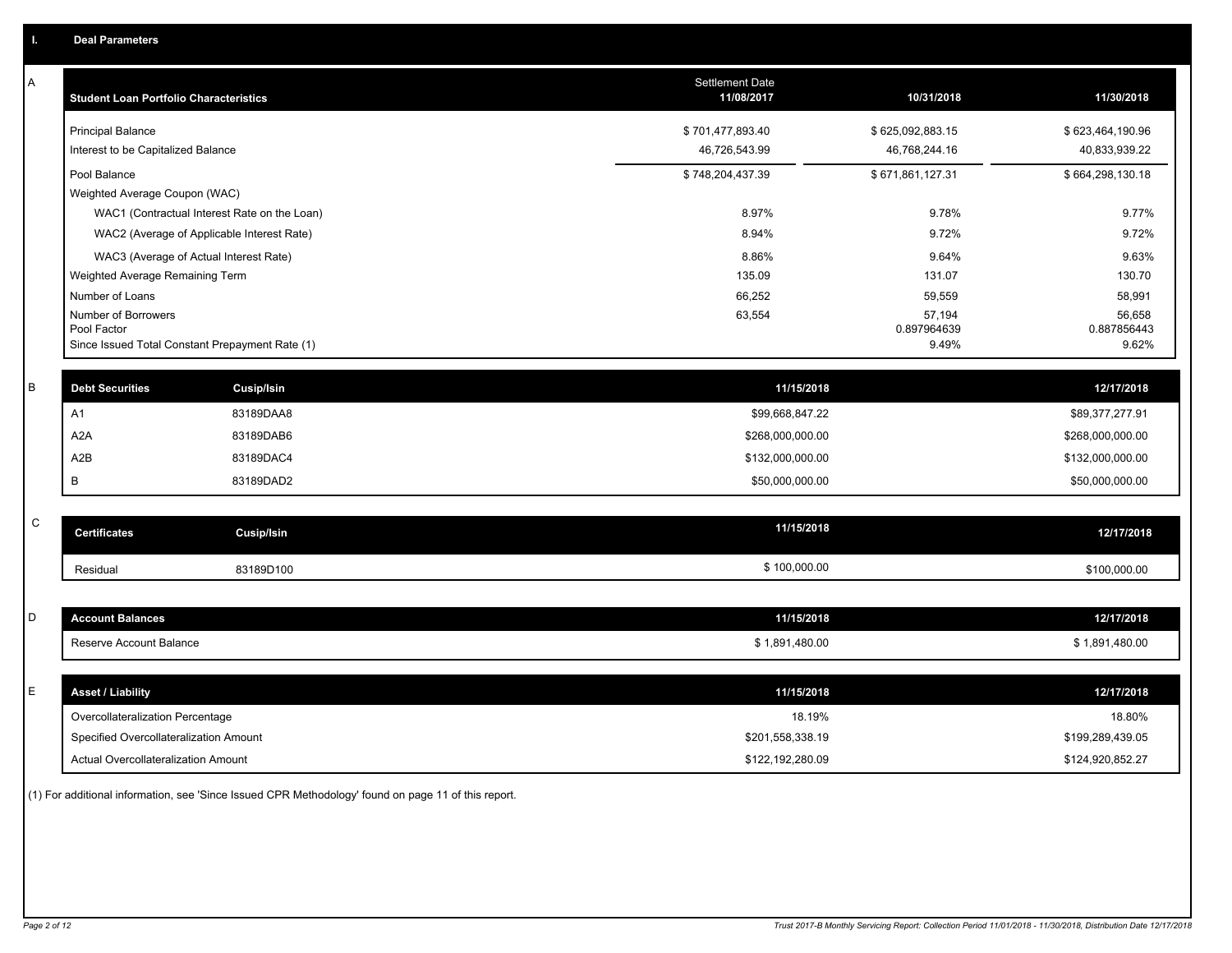# **II. 2017-B Trust Activity 11/01/2018 through 11/30/2018**

| Α | <b>Student Loan Principal Receipts</b>                           |                 |
|---|------------------------------------------------------------------|-----------------|
|   | <b>Borrower Principal</b>                                        | 8,916,894.65    |
|   | <b>Consolidation Activity Principal</b>                          | 0.00            |
|   | Seller Principal Reimbursement                                   | 0.00            |
|   | Servicer Principal Reimbursement                                 | 0.00            |
|   | Delinquent Principal Purchases by Servicer                       | 0.00            |
|   | <b>Other Principal Deposits</b>                                  | 0.00            |
|   | <b>Total Principal Receipts</b>                                  | \$8,916,894.65  |
| B | <b>Student Loan Interest Receipts</b>                            |                 |
|   | <b>Borrower Interest</b>                                         | 3,078,873.93    |
|   | <b>Consolidation Activity Interest</b>                           | 0.00            |
|   | Seller Interest Reimbursement                                    | 0.00            |
|   | Servicer Interest Reimbursement                                  | 0.00            |
|   | Delinquent Interest Purchases by Servicer                        | 0.00            |
|   | <b>Other Interest Deposits</b>                                   | 0.00            |
|   | <b>Total Interest Receipts</b>                                   | \$3,078,873.93  |
| С | <b>Recoveries on Realized Losses</b>                             | \$61,675.58     |
| D | <b>Investment Income</b>                                         | \$21,750.12     |
| Е | <b>Funds Borrowed from Next Collection Period</b>                | \$0.00          |
| F | <b>Funds Repaid from Prior Collection Period</b>                 | \$0.00          |
| G | Loan Sale or Purchase Proceeds                                   | \$0.00          |
| H | Initial Deposits to Distribution Account                         | \$0.00          |
|   | <b>Excess Transferred from Other Accounts</b>                    | \$0.00          |
| J | <b>Borrower Benefit Reimbursements</b>                           | \$0.00          |
| Κ | <b>Other Deposits</b>                                            | \$0.00          |
| Г | <b>Other Fees Collected</b>                                      | \$0.00          |
| М | <b>AVAILABLE FUNDS</b>                                           | \$12,079,194.28 |
| N | Non-Cash Principal Activity During Collection Period             | \$7,288,202.46  |
| O | Aggregate Purchased Amounts by the Depositor, Servicer or Seller | \$0.00          |
| P |                                                                  |                 |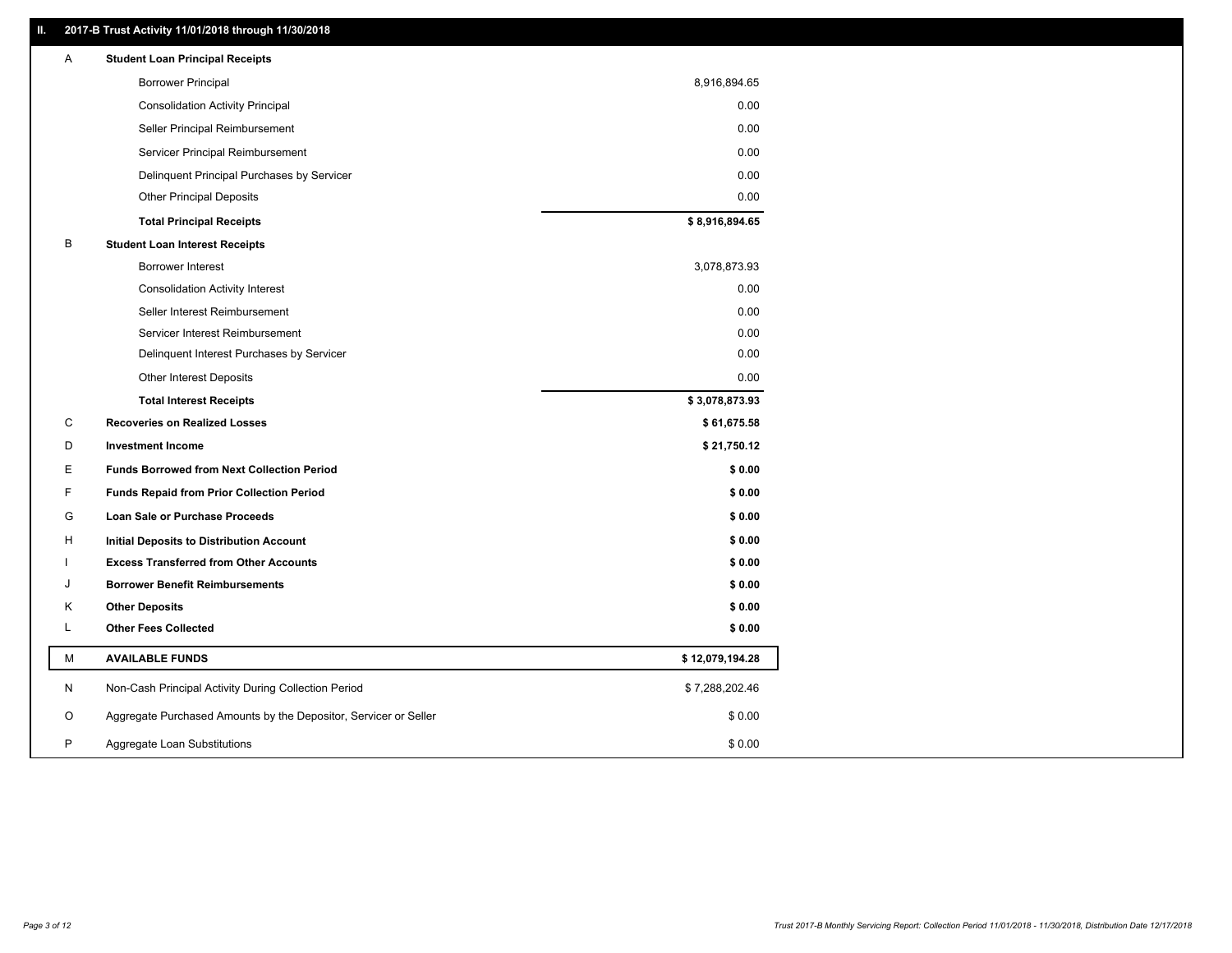|                   |                       |                          |         |                                                           | <b>Loans by Repayment Status</b> |                            |                          |         |                                                                  |                |                            |
|-------------------|-----------------------|--------------------------|---------|-----------------------------------------------------------|----------------------------------|----------------------------|--------------------------|---------|------------------------------------------------------------------|----------------|----------------------------|
|                   |                       |                          |         | 11/30/2018                                                |                                  |                            |                          |         | 10/31/2018                                                       |                |                            |
|                   |                       | <b>Wtd Avg</b><br>Coupon | # Loans | Principal and<br><b>Interest Accrued</b><br>to Capitalize | % of Principal                   | % of Loans in<br>Repay (1) | <b>Wtd Avg</b><br>Coupon | # Loans | <b>Principal and</b><br><b>Interest Accrued</b><br>to Capitalize | % of Principal | % of Loans in<br>Repay (1) |
| INTERIM:          | IN SCHOOL             | 10.54%                   | 8,483   | \$106,808,094.32                                          | 16.078%                          | $-$ %                      | 10.54%                   | 8,522   | \$106,188,913.02                                                 | 15.805%        | $-$ %                      |
|                   | GRACE                 | 10.27%                   | 2,204   | \$27,646,281.83                                           | 4.162%                           | $-$ %                      | 10.26%                   | 4,415   | \$54,805,442.07                                                  | 8.157%         | $-$ %                      |
|                   | <b>DEFERMENT</b>      | 10.37%                   | 2,581   | \$28,844,253.12                                           | 4.342%                           | $-$ %                      | 10.41%                   | 2,589   | \$28,889,237.47                                                  | 4.300%         | $-$ %                      |
| <b>REPAYMENT:</b> | <b>CURRENT</b>        | 9.32%                    | 43,292  | \$468,709,097.45                                          | 70.557%                          | 93.555%                    | 9.29%                    | 41,769  | \$452,631,806.56                                                 | 67.370%        | 93.911%                    |
|                   | 31-60 DAYS DELINQUENT | 10.30%                   | 554     | \$6,620,417.06                                            | 0.997%                           | 1.321%                     | 10.14%                   | 512     | \$6,180,379.27                                                   | 0.920%         | 1.282%                     |
|                   | 61-90 DAYS DELINQUENT | 9.79%                    | 197     | \$2,387,938.60                                            | 0.359%                           | 0.477%                     | 10.09%                   | 232     | \$2,509,201.66                                                   | 0.373%         | 0.521%                     |
|                   | > 90 DAYS DELINQUENT  | 10.48%                   | 139     | \$1,611,618.20                                            | 0.243%                           | 0.322%                     | 10.51%                   | 125     | \$1,530,540.31                                                   | 0.228%         | 0.318%                     |
|                   | FORBEARANCE           | 9.91%                    | 1,541   | \$21,670,429.60                                           | 3.262%                           | 4.325%                     | 9.65%                    | 1,395   | \$19,125,606.95                                                  | 2.847%         | 3.968%                     |
| <b>TOTAL</b>      |                       |                          | 58,991  | \$664,298,130.18                                          | 100.00%                          | 100.00%                    |                          | 59,559  | \$671,861,127.31                                                 | 100.00%        | 100.00%                    |

Percentages may not total 100% due to rounding \*

1 Loans classified in "Repayment" include any loan for which interim interest only, \$25 fixed payments or full principal and interest payments are due.

|                         |                                                                                                                            |                          |         |                                                           | <b>Loans by Borrower Status</b> |                                |                          |         |                                                                  |                |                                |
|-------------------------|----------------------------------------------------------------------------------------------------------------------------|--------------------------|---------|-----------------------------------------------------------|---------------------------------|--------------------------------|--------------------------|---------|------------------------------------------------------------------|----------------|--------------------------------|
|                         |                                                                                                                            |                          |         | 11/30/2018                                                |                                 |                                |                          |         | 10/31/2018                                                       |                |                                |
|                         |                                                                                                                            | <b>Wtd Avg</b><br>Coupon | # Loans | Principal and<br><b>Interest Accrued</b><br>to Capitalize | % of Principal                  | % of Loans in<br>P&I Repay (2) | <b>Wtd Avg</b><br>Coupon | # Loans | <b>Principal and</b><br><b>Interest Accrued</b><br>to Capitalize | % of Principal | % of Loans in<br>P&I Repay (2) |
| INTERIM:                | IN SCHOOL                                                                                                                  | 10.01%                   | 17,029  | \$218,602,726.21                                          | 32.907%                         | $-$ %                          | 10.01%                   | 17,128  | \$218,527,653.90                                                 | 32.526%        | $-$ %                          |
|                         | GRACE                                                                                                                      | 9.79%                    | 4,218   | \$54,546,817.44                                           | 8.211%                          | $-$ %                          | 9.76%                    | 8,453   | \$108,056,921.20                                                 | 16.083%        | $-$ %                          |
|                         | <b>DEFERMENT</b>                                                                                                           | 9.99%                    | 4,589   | \$51,301,307.81                                           | 7.723%                          | $-$ %                          | 10.01%                   | 4,627   | \$51,479,688.64                                                  | 7.662%         | $-$ %                          |
| P&I REPAYMENT:          | <b>CURRENT</b>                                                                                                             | 9.24%                    | 30,817  | \$308,722,550.10                                          | 46.473%                         | 90.842%                        | 9.20%                    | 27,164  | \$265,355,695.15                                                 | 39.496%        | 90.319%                        |
|                         | 31-60 DAYS DELINQUENT                                                                                                      | 10.30%                   | 479     | \$5,723,597.42                                            | 0.862%                          | 1.684%                         | 10.12%                   | 458     | \$5,550,853.83                                                   | 0.826%         | 1.889%                         |
|                         | 61-90 DAYS DELINQUENT                                                                                                      | 9.72%                    | 182     | \$2,195,307.55                                            | 0.330%                          | 0.646%                         | 10.03%                   | 216     | \$2,297,722.88                                                   | 0.342%         | 0.782%                         |
|                         | > 90 DAYS DELINQUENT                                                                                                       | 10.54%                   | 134     | \$1,526,651.13                                            | 0.230%                          | 0.449%                         | 10.51%                   | 118     | \$1,466,984.76                                                   | 0.218%         | 0.499%                         |
|                         | FORBEARANCE                                                                                                                | 9.91%                    | 1,543   | \$21,679,172.52                                           | 3.263%                          | 6.379%                         | 9.65%                    | 1,395   | \$19,125,606.95                                                  | 2.847%         | 6.510%                         |
| <b>TOTAL</b><br>$\star$ | Percentages may not total 100% due to rounding                                                                             |                          | 58,991  | \$664,298,130.18                                          | 100.00%                         | 100.00%                        |                          | 59,559  | \$671,861,127.31                                                 | 100.00%        | 100.00%                        |
| $\mathbf{2}$            | Loans classified in "P&I Repayment" includes only those loans for which scheduled principal and interest payments are due. |                          |         |                                                           |                                 |                                |                          |         |                                                                  |                |                                |

WAC reflects WAC3 To conform with company standard reporting these sections now include Princial and Interest Accrued to Capitalize.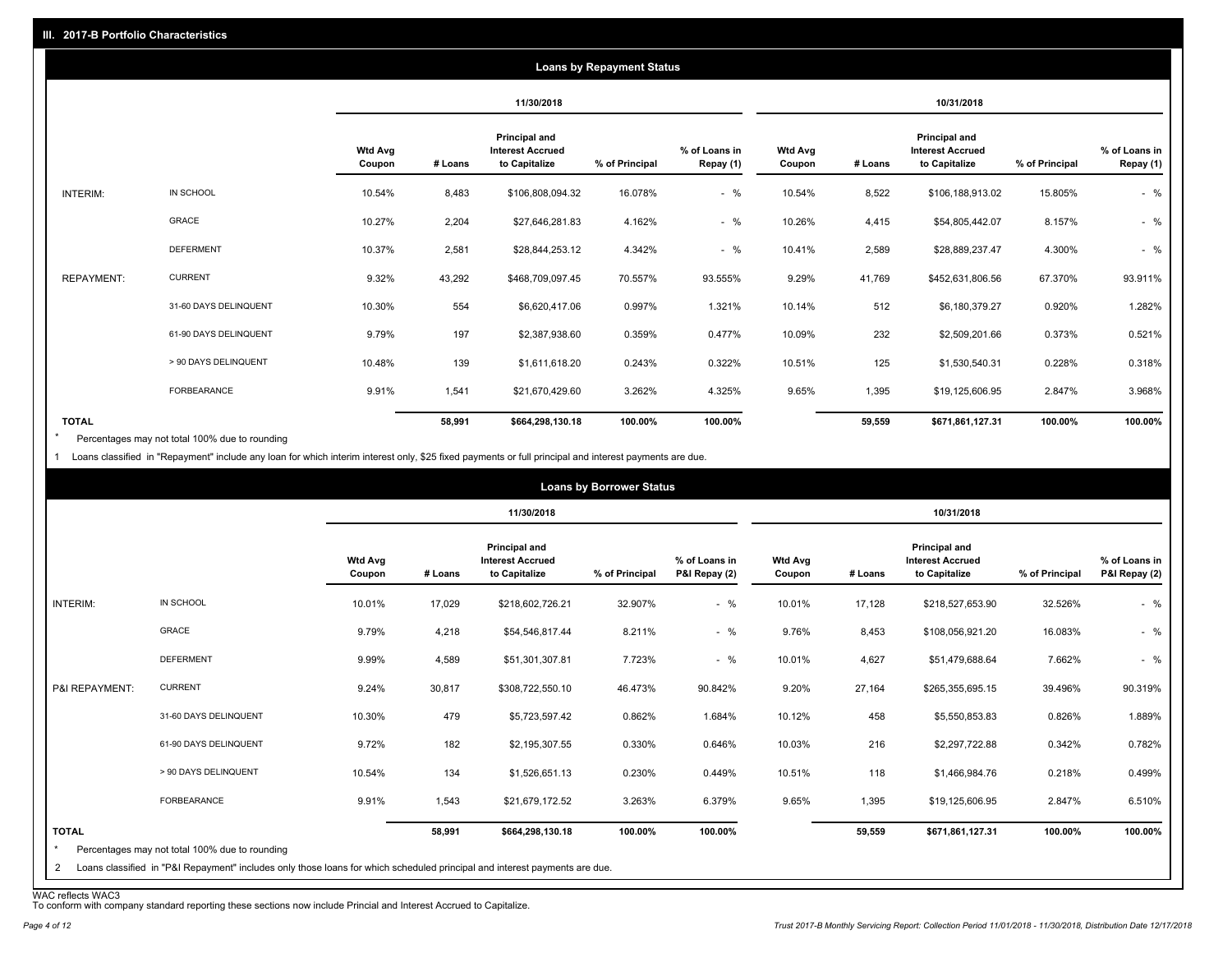|                                                                                                  | 11/30/2018       | 10/31/2018       |
|--------------------------------------------------------------------------------------------------|------------------|------------------|
| Pool Balance                                                                                     | \$664,298,130.18 | \$671,861,127.31 |
| Total # Loans                                                                                    | 58,991           | 59,559           |
| Total # Borrowers                                                                                | 56,658           | 57,194           |
| Weighted Average Coupon                                                                          | 9.72%            | 9.72%            |
| Weighted Average Remaining Term                                                                  | 130.70           | 131.07           |
| Percent of Pool - Cosigned                                                                       | 92.2%            | 92.1%            |
| Percent of Pool - Non Cosigned                                                                   | 7.8%             | 7.9%             |
| Borrower Interest Accrued for Period                                                             | \$4,897,014.78   | \$5,068,850.38   |
| Outstanding Borrower Interest Accrued                                                            | \$44,068,000.07  | \$49,959,707.90  |
| Gross Principal Realized Loss - Periodic *                                                       | \$383,103.27     | \$484,114.80     |
| Gross Principal Realized Loss - Cumulative *                                                     | \$4,315,616.24   | \$3,932,512.97   |
| Recoveries on Realized Losses - Periodic                                                         | \$61,675.58      | \$33,684.63      |
| Recoveries on Realized Losses - Cumulative                                                       | \$427,257.62     | \$365,582.04     |
| Net Losses - Periodic                                                                            | \$321,427.69     | \$450,430.17     |
| Net Losses - Cumulative                                                                          | \$3,888,358.62   | \$3,566,930.93   |
| Non-Cash Principal Activity - Capitalized Interest                                               | \$7,671,710.44   | \$1,066,627.72   |
| Since Issued Total Constant Prepayment Rate (CPR) (1)                                            | 9.62%            | 9.49%            |
| Loan Substitutions                                                                               | \$0.00           | \$0.00           |
| <b>Cumulative Loan Substitutions</b>                                                             | \$0.00           | \$0.00           |
| <b>Unpaid Servicing Fees</b>                                                                     | \$0.00           | \$0.00           |
| <b>Unpaid Administration Fees</b>                                                                | \$0.00           | \$0.00           |
| <b>Unpaid Carryover Servicing Fees</b>                                                           | \$0.00           | \$0.00           |
| Note Interest Shortfall                                                                          | \$0.00           | \$0.00           |
| Loans in Modification                                                                            | \$14,773,211.06  | \$13,912,870.06  |
| % of Loans in Modification as a % of Loans in Repayment (P&I)                                    | 4.64%            | 5.07%            |
|                                                                                                  |                  |                  |
| % Annualized Gross Principal Realized Loss - Periodic as a %<br>of Loans in Repayment (P&I) * 12 | 1.44%            | 2.12%            |
| % Gross Principal Realized Loss - Cumulative as a % of<br>Original Pool Balance                  | 0.58%            | 0.53%            |
|                                                                                                  |                  |                  |

\* In accordance with the Servicer's current policies and procedures, after September 1, 2017 loans subject to bankruptcy claims generally will not be reported as a charged-off unless and until they are delinquent for 120 d

(1) For additional information, see 'Since Issued CPR Methodology' found on page 11 of this report.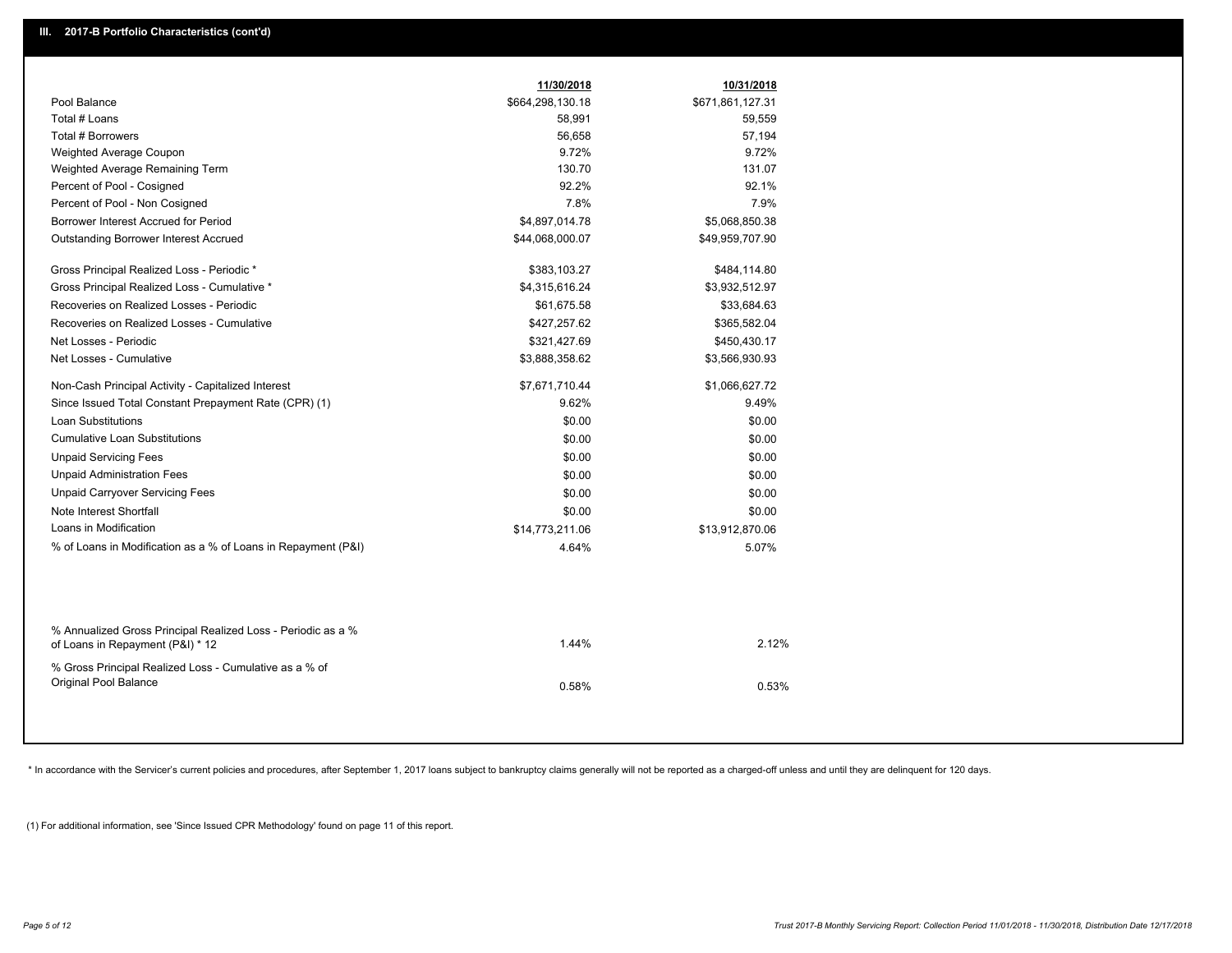#### **Loan Program**  A

|                                    | Weighted<br><b>Average Coupon</b> | # LOANS     | <b>\$ AMOUNT</b> | $%$ *     |
|------------------------------------|-----------------------------------|-------------|------------------|-----------|
| - Smart Option Interest-Only Loans | 8.57%                             | 14.087      | \$129,099,608.00 | 19.434%   |
| - Smart Option Fixed Pay Loans     | 9.66%                             | 14,731      | \$202,919,320.87 | 30.546%   |
| - Smart Option Deferred Loans      | 10.03%                            | 30,173      | \$332,279,201.31 | 50.020%   |
| - Other Loan Programs              | $0.00\%$                          | $\mathbf 0$ | \$0.00           | $0.000\%$ |
| <b>Total</b>                       | 9.63%                             | 58,991      | \$664,298,130.18 | 100.000%  |

\* Percentages may not total 100% due to rounding

B

C

**Index Type**

|                       | Weighted<br><b>Average Coupon</b> | # LOANS     | <b>\$ AMOUNT</b> | $%$ *     |
|-----------------------|-----------------------------------|-------------|------------------|-----------|
| - Fixed Rate Loans    | 8.95%                             | 11.829      | \$144,643,022.39 | 21.774%   |
| - LIBOR Indexed Loans | 9.82%                             | 47,162      | \$519,655,107.79 | 78.226%   |
| - Other Index Rates   | $0.00\%$                          | $\mathbf 0$ | \$0.00           | $0.000\%$ |
| Total                 | 9.63%                             | 58,991      | \$664,298,130.18 | 100.000%  |

\* Percentages may not total 100% due to rounding

# **Weighted Average Recent FICO**

| 3,647<br>3,437<br>6,885 | \$36,660,641.05<br>\$36,224,152.86<br>\$76,080,537.06                                                                   | 5.519%<br>5.453%<br>11.453% |
|-------------------------|-------------------------------------------------------------------------------------------------------------------------|-----------------------------|
|                         |                                                                                                                         |                             |
|                         |                                                                                                                         |                             |
|                         |                                                                                                                         |                             |
| 13,568                  | \$154,885,125.72                                                                                                        | 23.316%                     |
| 31,445                  | \$360,319,234.17                                                                                                        | 54.241%                     |
| 9                       | \$128,439.32                                                                                                            | 0.019%                      |
| 58,991                  | \$664,298,130.18                                                                                                        | 100.000%                    |
|                         |                                                                                                                         |                             |
|                         | 1 Includes trust private education loans where recent FICO is unavailable or obtaining recent FICO is prohibited by law |                             |

WAC reflects WAC3

To conform with company standard reporting these sections now include Princial and Interest Accrued to Capitalize.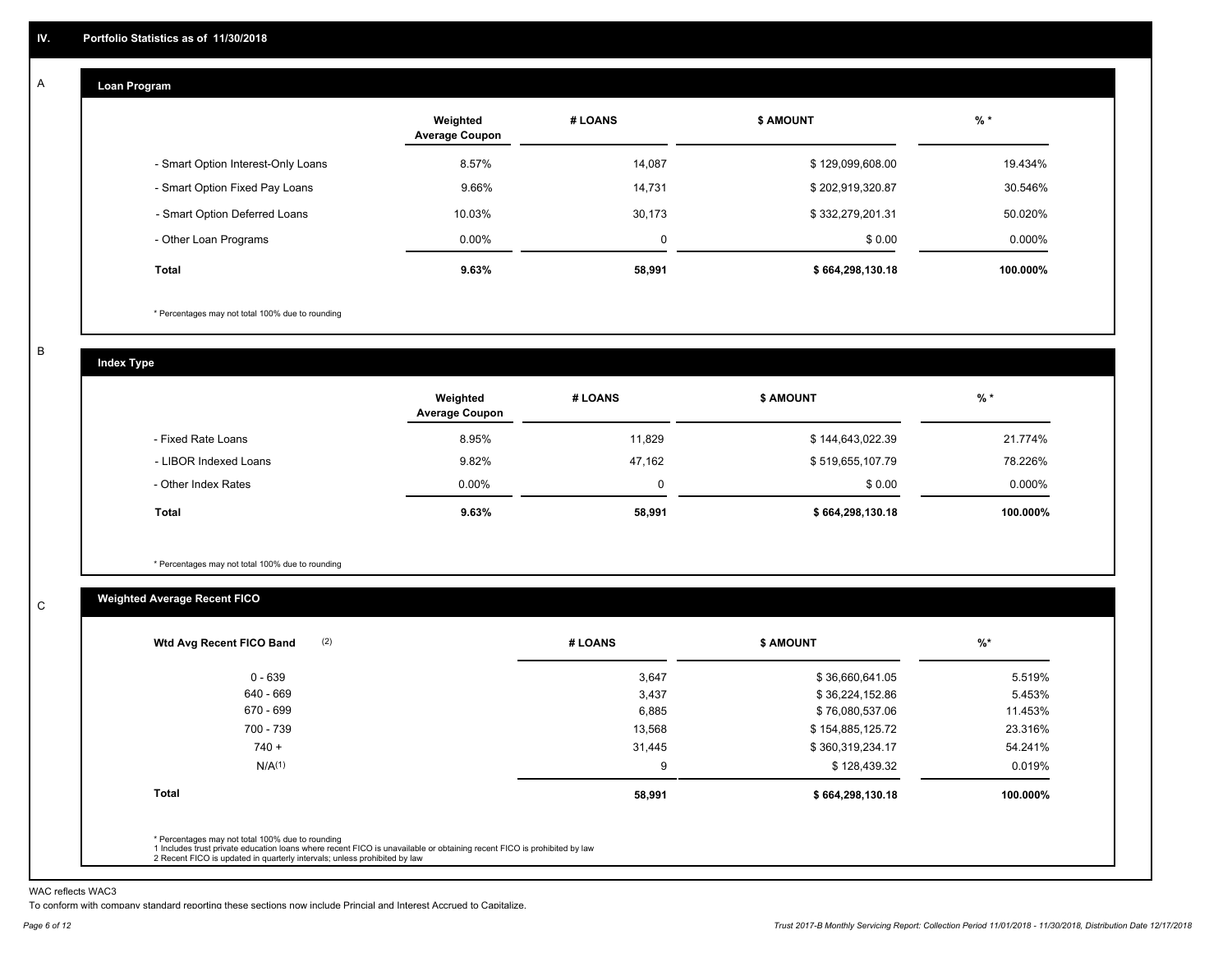| V. | 2017-B Reserve Account, Principal Distribution, and R-2 Certificate Calculations                                                                                                                   |                           |  |
|----|----------------------------------------------------------------------------------------------------------------------------------------------------------------------------------------------------|---------------------------|--|
| А. | <b>Reserve Account</b>                                                                                                                                                                             |                           |  |
|    | Specified Reserve Account Balance                                                                                                                                                                  | \$1,891,480.00            |  |
|    | Actual Reserve Account Balance                                                                                                                                                                     | \$1,891,480.00            |  |
| В. | <b>Principal Distribution Amount</b>                                                                                                                                                               |                           |  |
|    | Class A Notes Outstanding<br>i.                                                                                                                                                                    | \$499,668,847.22          |  |
|    | Pool Balance<br>ii.                                                                                                                                                                                | \$664,298,130.18          |  |
|    | First Priority Principal Distribution Amount (i - ii)<br>iii.                                                                                                                                      | \$0.00                    |  |
|    | Class A and B Notes Outstanding<br>iv.                                                                                                                                                             | \$549,668,847.22          |  |
|    | First Priority Principal Distribution Amount<br>ν.                                                                                                                                                 | \$0.00                    |  |
|    | Pool Balance<br>vi.                                                                                                                                                                                | \$664,298,130.18          |  |
|    | Specified Overcollateralization Amount<br>vii.                                                                                                                                                     | \$199,289,439.05          |  |
|    | Regular Principal Distribution Amount (if (iv > 0, (iv - v) - (vi - vii))<br>viii.                                                                                                                 | \$84,660,156.09           |  |
|    | Pool Balance<br>ix.                                                                                                                                                                                | \$664,298,130.18          |  |
|    | 10% of Initial Pool Balance<br>х.                                                                                                                                                                  | \$74,820,443.74           |  |
|    | First Priority Principal Distribution Amount<br>xi.                                                                                                                                                | \$0.00                    |  |
|    | Regular Principal Distribution Amount<br>xii.                                                                                                                                                      | \$84,660,156.09           |  |
|    | Available Funds (after payment of waterfall items A through I)<br>xiii.                                                                                                                            | \$0.00                    |  |
|    | xiv. Additional Principal Distribution Amount (if(vi <= x,min(xiii, vi - xi - xii)))                                                                                                               | \$0.00                    |  |
| C. | R-2 Certificate                                                                                                                                                                                    |                           |  |
|    | Previous Notional Balance                                                                                                                                                                          | \$45,942,940.00           |  |
|    | Shortfall of Principal                                                                                                                                                                             | \$0.00                    |  |
|    | Shortfall of Interest                                                                                                                                                                              | \$0.00                    |  |
|    | <b>Current Notional Balance</b><br>Excess Distribution Allocated (1)                                                                                                                               | \$45,942,940.00<br>\$0.00 |  |
| D. | <b>R-3 Certificate</b>                                                                                                                                                                             |                           |  |
|    | Previous Notional Balance                                                                                                                                                                          | \$33,897,083.03           |  |
|    | Remaining Principal Collections (2)                                                                                                                                                                | \$0.00                    |  |
|    | <b>Current Notional Balance</b>                                                                                                                                                                    | \$33,513,979.76           |  |
|    | 1. Until the notional amount of the R-2 Certificate is reduced to zero and if there is excess cash through the distribution available it will be distributed to the R-2 Certificate, otherwise the |                           |  |

amount will be zero

2. Payments will be made after the principal balance of each class of notes has been reduced to zero and the pool balance is less than or equal to the principal balance of the R-3 Certificate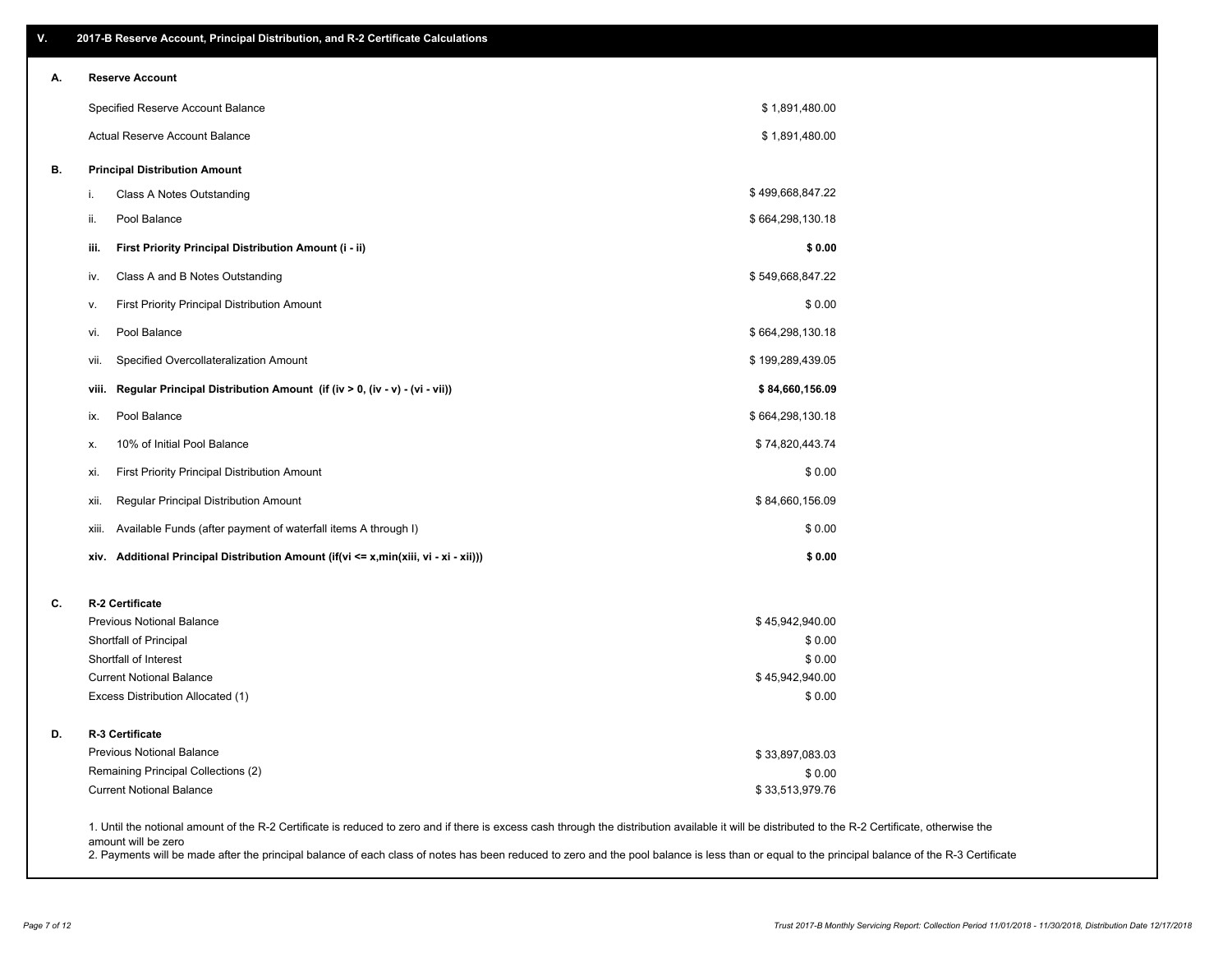|    |                                                         | Paid            | <b>Funds Balance</b> |
|----|---------------------------------------------------------|-----------------|----------------------|
|    | <b>Total Available Funds</b>                            |                 | \$12,079,194.28      |
| A  | <b>Trustee Fees</b>                                     | \$0.00          | \$12,079,194.28      |
| B  | <b>Servicing Fees</b>                                   | \$416,765.50    | \$11,662,428.78      |
| C  | i. Administration Fees                                  | \$8,333.00      | \$11,654,095.78      |
|    | ii. Unreimbursed Administrator Advances plus any Unpaid | \$0.00          | \$11,654,095.78      |
| D  | Class A Noteholders Interest Distribution Amount        | \$1,216,693.14  | \$10,437,402.64      |
| Е  | <b>First Priority Principal Payment</b>                 | \$0.00          | \$10,437,402.64      |
| F. | <b>Class B Noteholders Interest Distribution Amount</b> | \$145,833.33    | \$10,291,569.31      |
| G  | <b>Reinstatement Reserve Account</b>                    | \$0.00          | \$10,291,569.31      |
| H  | Regular Principal Distribution                          | \$10,291,569.31 | \$0.00               |
|    | <b>Carryover Servicing Fees</b>                         | \$0.00          | \$0.00               |
| J  | Additional Principal Distribution Amount                | \$0.00          | \$0.00               |
| Κ  | Unpaid Expenses of Trustee                              | \$0.00          | \$0.00               |
| L  | Unpaid Expenses of Administrator                        | \$0.00          | \$0.00               |
| м  | i. Remaining Funds to the R-1 Certificateholder(s)      | \$0.00          | \$0.00               |
|    | ii. Remaining Funds to the R-2 Certificateholder(s)     | \$0.00          | \$0.00               |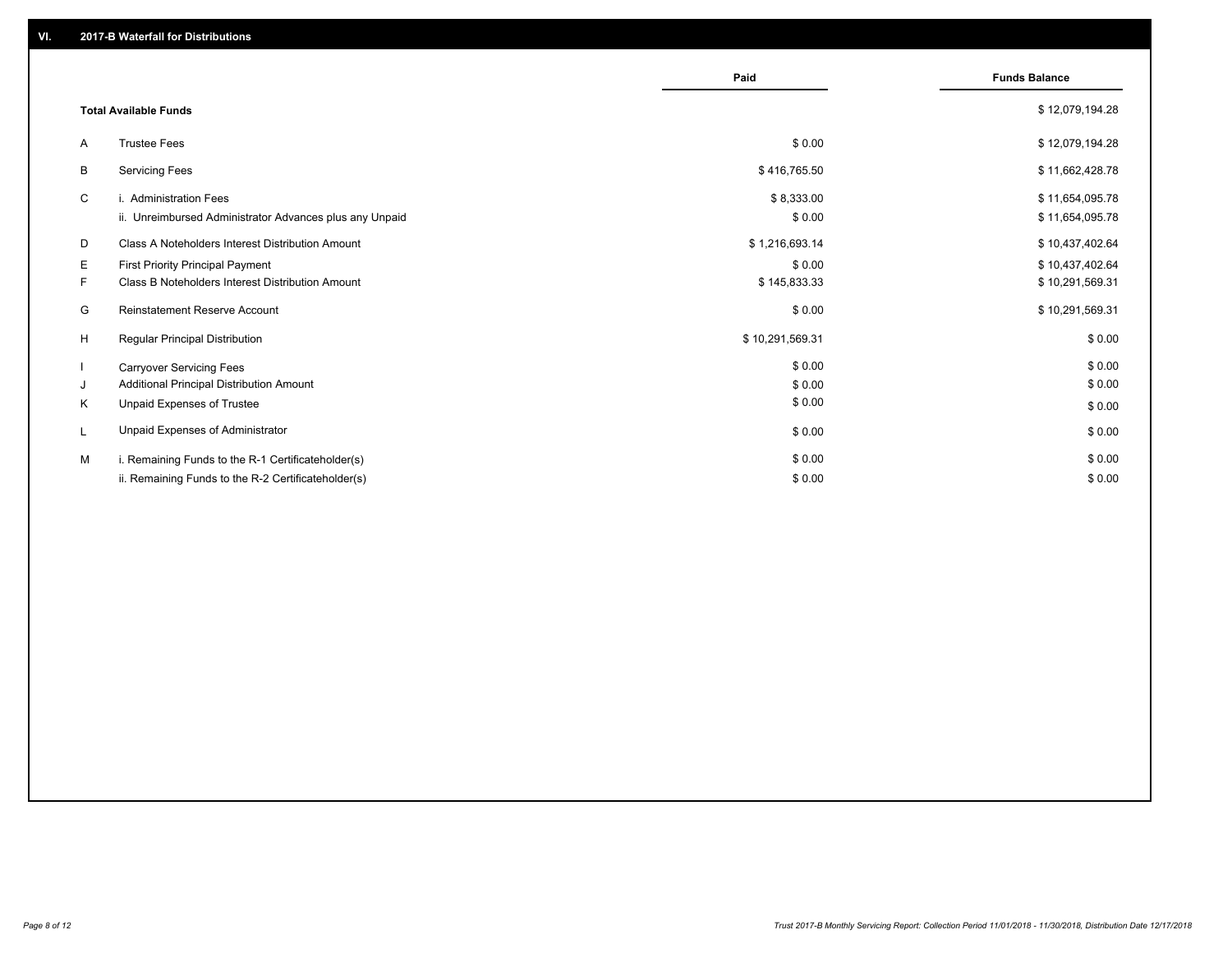| <b>Distribution Amounts</b>                                |                         |                         |                         |
|------------------------------------------------------------|-------------------------|-------------------------|-------------------------|
|                                                            | A <sub>1</sub>          | A <sub>2</sub> A        | A <sub>2</sub> B        |
| Cusip/Isin                                                 | 83189DAA8               | 83189DAB6               | 83189DAC4               |
| <b>Beginning Balance</b>                                   | \$99,668,847.22         | \$268,000,000.00        | \$132,000,000.00        |
| Index                                                      | <b>LIBOR</b>            | <b>FIXED</b>            | <b>LIBOR</b>            |
| Spread/Fixed Rate                                          | 0.27%                   | 2.82%                   | 0.75%                   |
| Record Date (Days Prior to Distribution)                   | 1 NEW YORK BUSINESS DAY | 1 NEW YORK BUSINESS DAY | 1 NEW YORK BUSINESS DAY |
| <b>Accrual Period Begin</b>                                | 11/15/2018              | 11/15/2018              | 11/15/2018              |
| <b>Accrual Period End</b>                                  | 12/17/2018              | 12/15/2018              | 12/17/2018              |
| Daycount Fraction                                          | 0.08888889              | 0.08333333              | 0.08888889              |
| Interest Rate*                                             | 2.57650%                | 2.82000%                | 3.05650%                |
| <b>Accrued Interest Factor</b>                             | 0.002290222             | 0.002350000             | 0.002716889             |
| <b>Current Interest Due</b>                                | \$228,263.81            | \$629,800.00            | \$358,629.33            |
| Interest Shortfall from Prior Period Plus Accrued Interest | $\mathsf{\$}$ -         | $\frac{2}{3}$ -         | $\mathcal{S}$ -         |
| <b>Total Interest Due</b>                                  | \$228,263.81            | \$629,800.00            | \$358,629.33            |
| <b>Interest Paid</b>                                       | \$228,263.81            | \$629,800.00            | \$358,629.33            |
| <b>Interest Shortfall</b>                                  | $\mathsf{\$}$ -         | $\mathsf{\$}$ -         | $\mathsf{\$}$ -         |
| <b>Principal Paid</b>                                      | \$10,291,569.31         | $\mathsf{\$}$ -         | $\mathsf{\$}$ -         |
| <b>Ending Principal Balance</b>                            | \$89,377,277.91         | \$268,000,000.00        | \$132,000,000.00        |
| Paydown Factor                                             | 0.045537917             | 0.000000000             | 0.000000000             |
| <b>Ending Balance Factor</b>                               | 0.395474681             | 1.000000000             | 1.000000000             |

\* Pay rates for Current Distribution. For the interest rates applicable to the next distribution date, please see https://www.salliemae.com/about/investors/data/SMBabrate.txt.

**VII. 2017-B Distributions**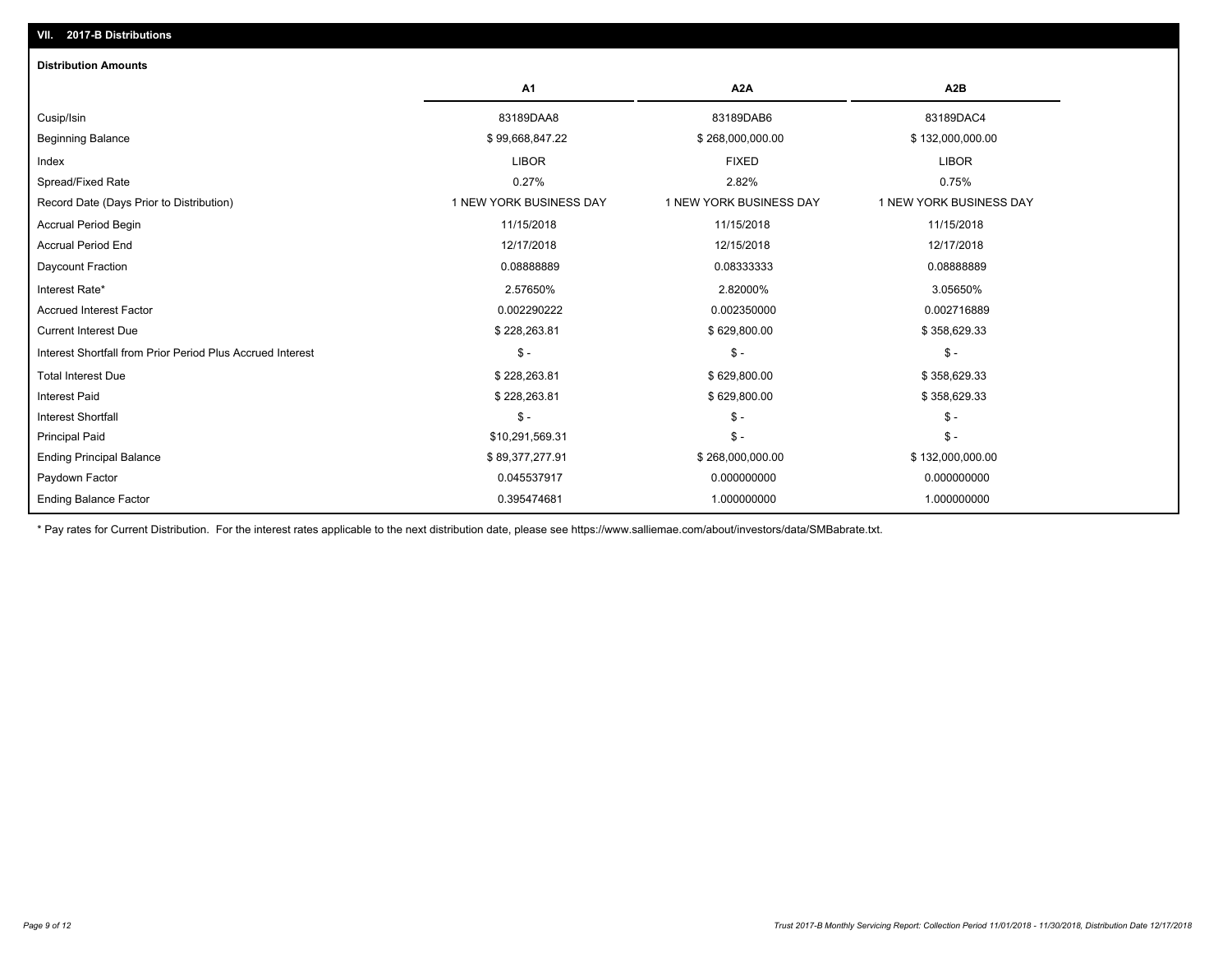| VII. 2017-B Distributions                                  |                         |
|------------------------------------------------------------|-------------------------|
| <b>Distribution Amounts</b>                                |                         |
|                                                            | в                       |
| Cusip/Isin                                                 | 83189DAD2               |
| <b>Beginning Balance</b>                                   | \$50,000,000.00         |
| Index                                                      | <b>FIXED</b>            |
| Spread/Fixed Rate                                          | 3.50%                   |
| Record Date (Days Prior to Distribution)                   | 1 NEW YORK BUSINESS DAY |
| Accrual Period Begin                                       | 11/15/2018              |
| <b>Accrual Period End</b>                                  | 12/15/2018              |
| Daycount Fraction                                          | 0.08333333              |
| Interest Rate*                                             | 3.50000%                |
| <b>Accrued Interest Factor</b>                             | 0.002916667             |
| <b>Current Interest Due</b>                                | \$145,833.33            |
| Interest Shortfall from Prior Period Plus Accrued Interest | $$ -$                   |
| <b>Total Interest Due</b>                                  | \$145,833.33            |
| Interest Paid                                              | \$145,833.33            |
| Interest Shortfall                                         | $\frac{1}{2}$           |
| <b>Principal Paid</b>                                      | $$ -$                   |
| <b>Ending Principal Balance</b>                            | \$50,000,000.00         |
| Paydown Factor                                             | 0.000000000             |
| Ending Balance Factor                                      | 1.000000000             |

\* Pay rates for Current Distribution. For the interest rates applicable to the next distribution date, please see https://www.salliemae.com/about/investors/data/SMBabrate.txt.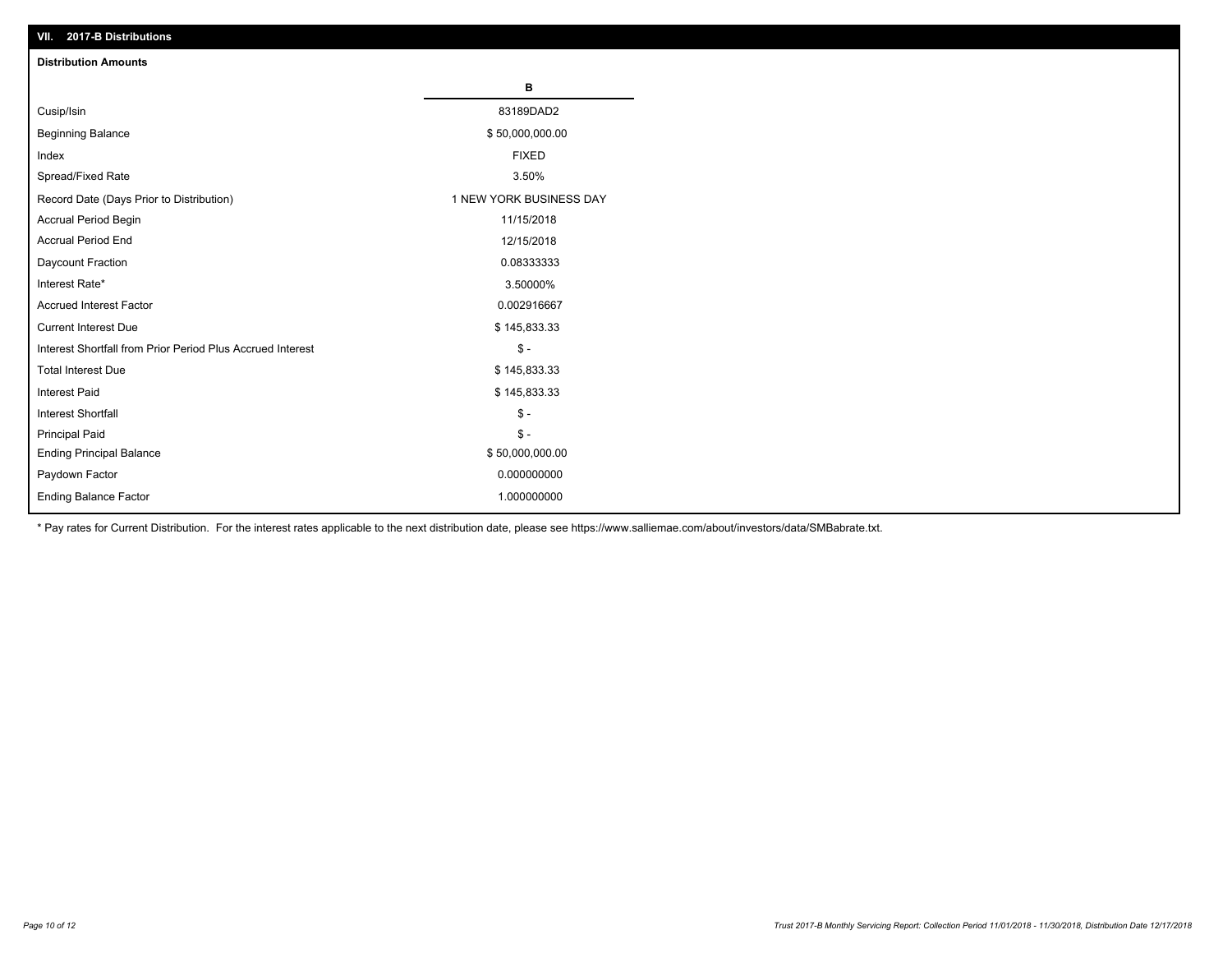### **Since Issued Total CPR**

$$
\text{total CPR} = 1 - \left(\frac{APB}{PPB}\right)^{\left(\frac{12}{MSC}\right)}
$$

APB = Actual period-end Pool Balance PPB = Projected period-end Pool Balance assuming no prepayments and no defaults Pool Balance = Sum(Principal Balance + Interest Accrued to Capitalize Balance) MSC = Months Since Cut-Off

#### **Since-Issued Total Constant Prepayment Rate (CPR)**

Since-Issued Total CPR measures prepayments, both voluntary and involuntary, for a trust student loan pool over the life of a transaction. For each trust distribution, the actual month-end pool balance is compared against a month-end pool balance originally projected at issuance assuming no prepayments and defaults. For purposes of Since-Issued Total CPR calculations, projected period end pool balance assumes in-school status loans have up to a six month grace period before moving to repayment, grace status loans remain in grace status until their status end date and then to move to full principal and interest repayment, loans subject to interim interest or fixed payments during their in-school and grace period continue paying interim interest or fixed payments until full principal and interest repayment begins, all other trust loans are in full principal and interest repayment status, and that no trust loan in full principal and interest repayment moves from full principal and interest repayment status to any other status.

### **Weighted Average Coupon**

*WAC1 = APB* ((*CIR*)\*(*APB*))

*WAC2 = APB*



APB = Actual period-end Pool Balance

CIR = Average of the Contractual Interest Rate (1)

APCL = Average of the Applicable Interest Rate (2)

ACTL = Average of the Actual Interest Rate (3)

#### **Weighted Average Coupon (WAC)**

(1) Contractual Interest Rate represents the interest rate indicated in the Promissory Note

(2) Appliclable Interest Rate represents the interest rate after rate reductions, if applicable, are applied

(3) Actual Interest Rate represents the interest rate when borrower incentive programs and rate reductions, if applicable, are applied